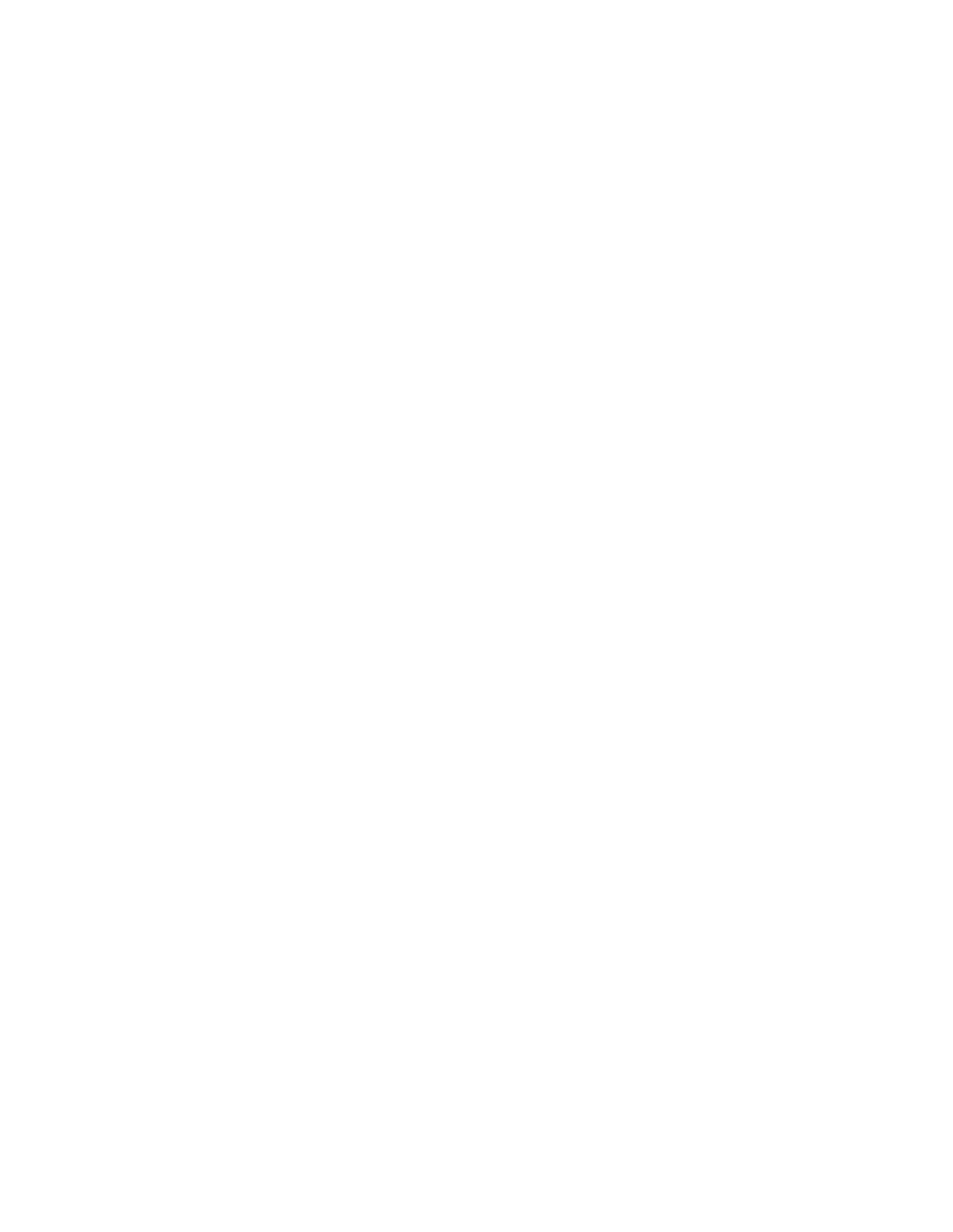



## **Retirement and Employee Benefits**

# 15. Retirement and Employee Benefits

| <b>Table of Contents</b>                                           | Page |  |
|--------------------------------------------------------------------|------|--|
|                                                                    |      |  |
| Retirement and Employee Benefits Budget - Fiscal Years 2020 - 2023 | 371  |  |
| Retirement and Employee Benefits Descriptions                      | 372  |  |
| History of City Employee Salary Increases                          | 374  |  |
| History of Hampton City School Employee Salary Increases           | 377  |  |

This section includes the various benefits, along with an explanation of those benefits, funded by the City for its employees.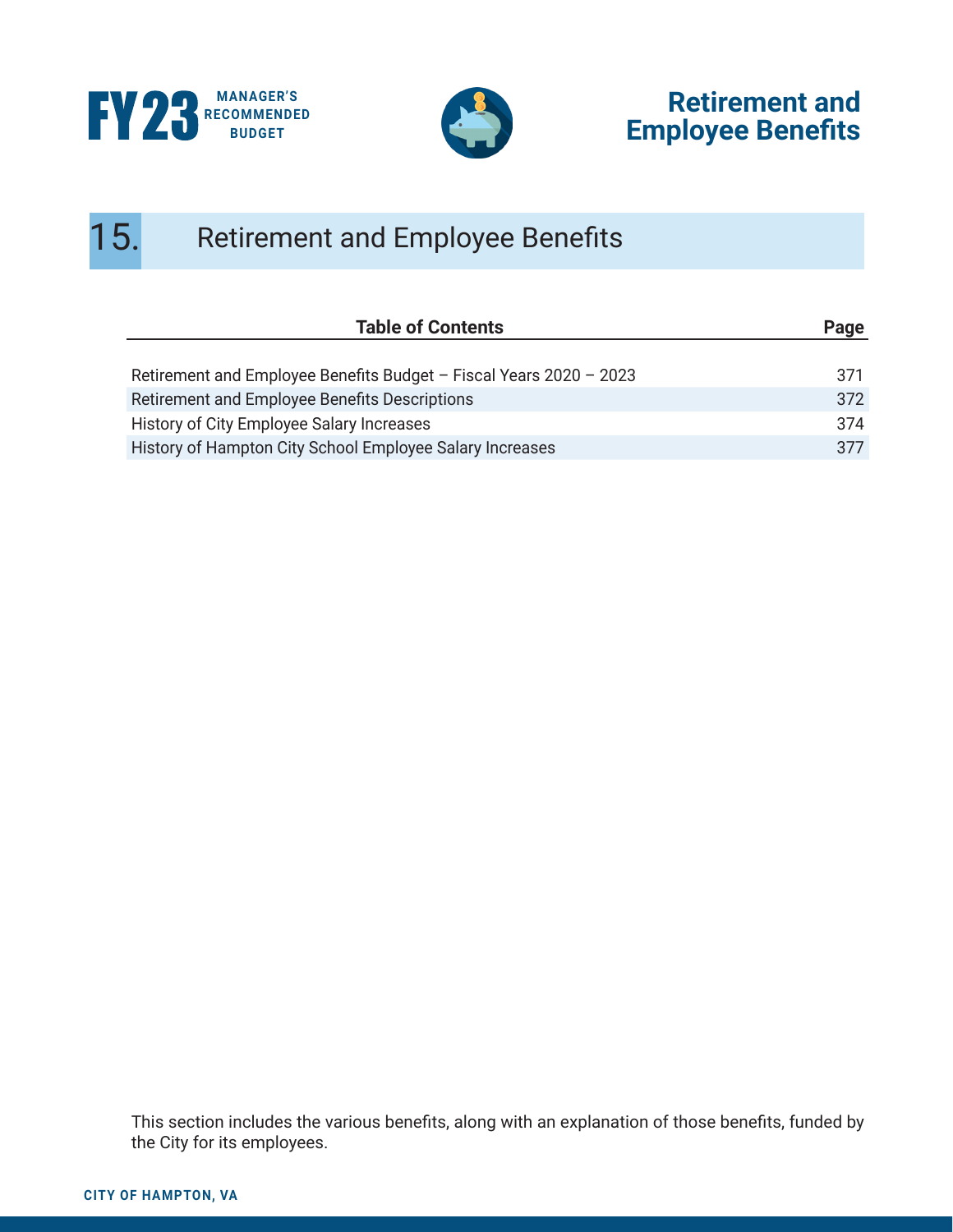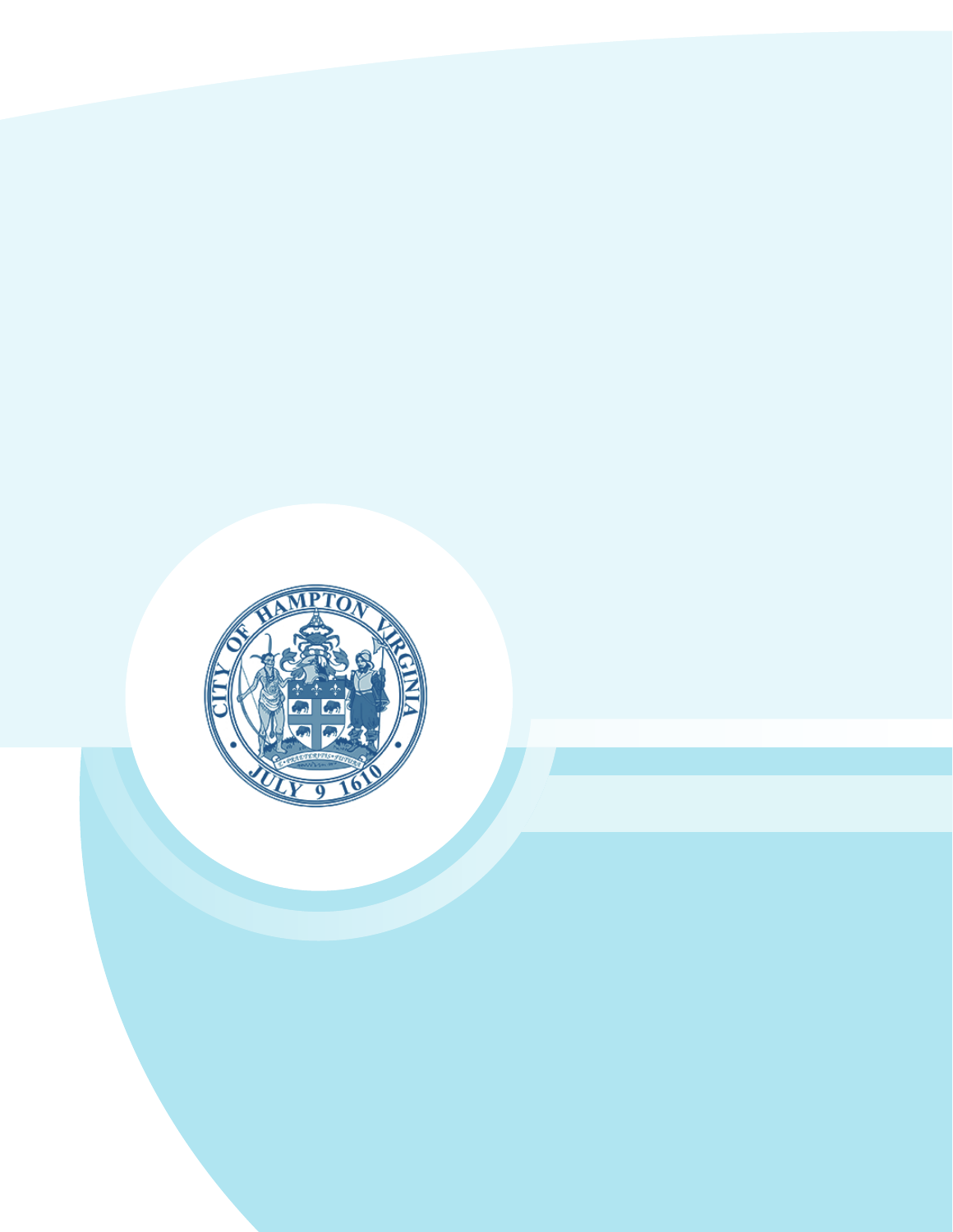



#### **Retirement and Employee Benefits Fiscal Years 2020-2023**

The Retirement and Employee Benefits budget houses the initial appropriation for all compensation increases and specialized incentives. Funding is transferred as needed to respective General Fund departments during the fiscal year. This budget also funds the City's share of employee benefit costs.

#### **The total budget for this department is \$58,980,318 which funds the following benefits:**

|                                                                       | 2020<br><b>Actual</b> | 2021<br><b>Actual</b> | 2022<br><b>Budget</b>                       | 2022<br><b>Adjusted</b> | 2023<br><b>Budget</b> | Increase/<br>(Decrease) |
|-----------------------------------------------------------------------|-----------------------|-----------------------|---------------------------------------------|-------------------------|-----------------------|-------------------------|
| <b>Personnel Services [Compensation]</b>                              |                       |                       |                                             |                         |                       |                         |
| <b>Accrued Payroll</b>                                                | 758,623               | 497,884               | 1,150,000                                   | 1,150,000               | 1,150,000             | 0                       |
| Compensation                                                          | 560,921               | 1,902,717             | 7,387,266                                   | 3,376,115               | 12,174,585            | 8,798,470               |
| <b>Separation Leave Pay</b>                                           | 845,815               | 1,325,606             | 966,000                                     | 966,000                 | 966,000               | 0                       |
| <b>Operating Expenses [Fringe Benefits]</b><br>FICA (social security) |                       |                       |                                             |                         |                       |                         |
| Contribution                                                          | 5,984,573             | 6,032,035             | 6,600,000                                   | 6,600,000               | 6,600,000             | $\pmb{0}$               |
| Group Life Insurance                                                  | 889,512               | 934,352               | 1,089,000                                   | 1,089,000               | 1,089,000             | $\overline{0}$          |
| Hampton Employees Retirement<br>System ("HERS")                       | 2,163,240             | 1,757,199             | 2,492,000                                   | 2,492,000               | 2,492,000             | 0                       |
| <b>Hospitalization Insurance</b>                                      | 12,344,491            | 12,628,858            | 14,370,921                                  | 14,370,921              | 14,784,051            | 413,130                 |
| Law Enforcement Officer ("LEO")<br><b>Retirement Supplement</b>       | 0                     | $\mathbf 0$           | 880,000                                     | 880,000                 | 880,000               | 0                       |
| Line of Duty Pay                                                      | 570,143               | 640,163               | 690,000                                     | 690,000                 | 690,000               | $\overline{0}$          |
| Medicare Advantage Plan                                               | 581,933               | 281,248               | 500,000                                     | 500,000                 | 500,000               | 0                       |
| <b>Other Fringe Benefits</b>                                          | 39,315                | 38,841                | 46,900                                      | 46,900                  | 46,900                | $\mathbf 0$             |
| Unemployment Insurance                                                | 60,609                | 231,382               | 220,000                                     | 220,000                 | 220,000               | 0                       |
| Virginia Retirement System<br>(''VRS")                                | 9,889,084             | 10,532,285            | 14,630,000                                  | 14,630,000              | 14,630,000            | $\mathbf 0$             |
| VRS Hybrid Plan - Disability<br>Program                               | 47,396                | 41,620                | 102,953                                     | 102,953                 | 102,953               | $\boldsymbol{0}$        |
| VRS Hybrid Plan - Contribution/<br>Match                              | 1,582,303             | 2,104,880             | $\mathbf{0}$                                | $\overline{0}$          | $\overline{0}$        | $\overline{0}$          |
| WageWorks - Flexible Spending<br>Accounts                             | 10,598                | 10,833                | 10,523                                      | 10,523                  | 10,523                | 0                       |
| <b>Worker's Compensation</b><br>Insurance                             | 2,300,859             | 2,114,194             | 2,480,859                                   | 2,480,859               | 2,644,306             | 163,447                 |
| <b>Total</b>                                                          |                       |                       | 38,629,415 41,074,095 53,616,422 49,605,271 |                         | 58,980,318            | 9,375,047               |

#### Budget Note:

The increase in this budget is attributed to the following compensation-specific components: (1) A 5-7% salary increase (including compression adjustments) for permanent full-time ("PFT"); permanent part-time ("PPT"); and, when actually employed ("WAE") employees. (2) Range adjustments for positions below market. (3) Adjustments for increased minimum wage. (4) Adjustments for market-based pay range recalculations. (5) Continuation of the Citizen Satisfaction Bonus ("Bonus"), based on the most recent citizen satisfaction survey of employee work performance, for qualifying employees who meet certain tenure criteria; and (6) Performance-based bonus to provide a means to recognize top performers.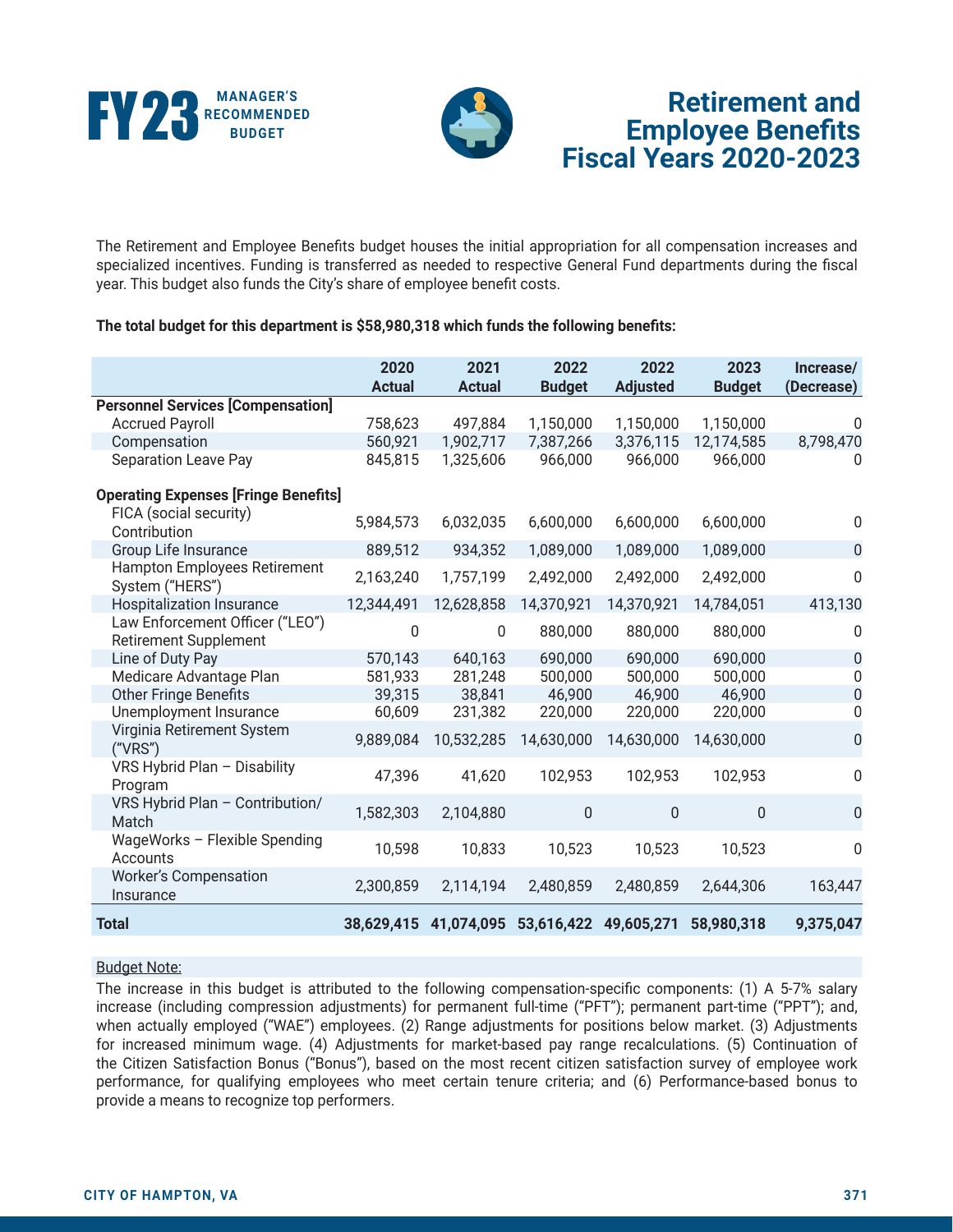



### **Retirement and Benefits Descriptions**

**Accrued Payroll:** The City pays its employees on a bi-weekly basis during the fiscal year which begins July 1st and ends June 30th. For General Fund departments, any paydays within the first pay period of the fiscal year that relate to the month of June are (accrued) charged back to the closing fiscal year. The total amount accrued is charged against these budgeted funds instead of the individual department's personnel services category. This satisfies the principles of the modified accrual basis of accounting that is utilized by the City.

**Compensation:** This budgeted line-item account houses the funds approved by Council for any compensation increases, including specialized incentives.

**Hampton Employees Retirement System ("HERS") Contribution:** HERS is a City provided retirement plan that was designed to supplement the retirement of those City employees eligible for participation in the Virginia Supplemental Retirement System ("VRS"). HERS covers all full-time salaried employees who were first hired prior to July 1, 1984. The City is required to contribute an actuarially determined amount.

**Hospitalization Insurance (Self-Insured):** The City offers one medical plan through Optima Health to all eligible, active employees. This plan is supported by the City and its subscribers. Eligible retirees have coverage through Aetna Medicare Advantage Plan. Both vision and dental plans continue to be offered by the City to its eligible employees and retirees; however, all premiums are paid in full by the enrollee through payroll deductions. The City does not budget funds for the vision and dental plan.

**Law Enforcement Officers ("LEOs") Supplemental Retirement:** The City contributes to an additional retirement supplement for all eligible, hazardous-duty service. The average retirement supplemental multiplier for public service employees is 1.7%. The LEOs multiplier adds another .15% for a total retirement multiplier of 1.85%. This is in addition to the standard supplemental pay.

**Life Insurance:** All eligible, permanent full-time employees are automatically covered, from the first day of employment, under the basic group life insurance program for VRS members and retirees. The premium costs are calculated as a percentage of the employee's annual salary. The group life insurance rate is approved by the Virginia Governor and General Assembly.

**Line of Duty Pay:** According to the Virginia Code 9.1-400, the Line of Duty Pay (LODA) applies to any first responder or public safety employee who dies or becomes disabled in the line of duty. The plan, which is a component of the Virginia Retirement System, will provide death benefits and continued health insurance coverage to disabled persons, their spouses, dependents and surviving spouse and dependents of deceased law enforcement officers and firefighters. VRS has created a fund for payment of the program benefits. The City is mandated by the State to make contributions to this plan on behalf of its public safety employees.

**Other Fringe Benefits:** Miscellaneous fringe benefits, such as deferred compensation, are included in the compensation package for the City Council appointed positions (City Manager, City Attorney and Municipal Clerk).

**Separation Leave Pay:** Employees who retire or separate from employment with the City are entitled to receive payment for unused vacation and sick leave. According to the City's Personnel Policies Manual, active employees who are eligible for separation benefits have an established maximum number of hours that can be paid out. For retirees, unused sick leave is paid based on an hourly rate equivalent to one-half of the employee's annual salary. For both separating and retiring employees, vacation leave is paid based on the employee's hourly rate on the date of separation up to the allowed maximum accrual payout. Refer to the Personnel Policies Manual for detailed information.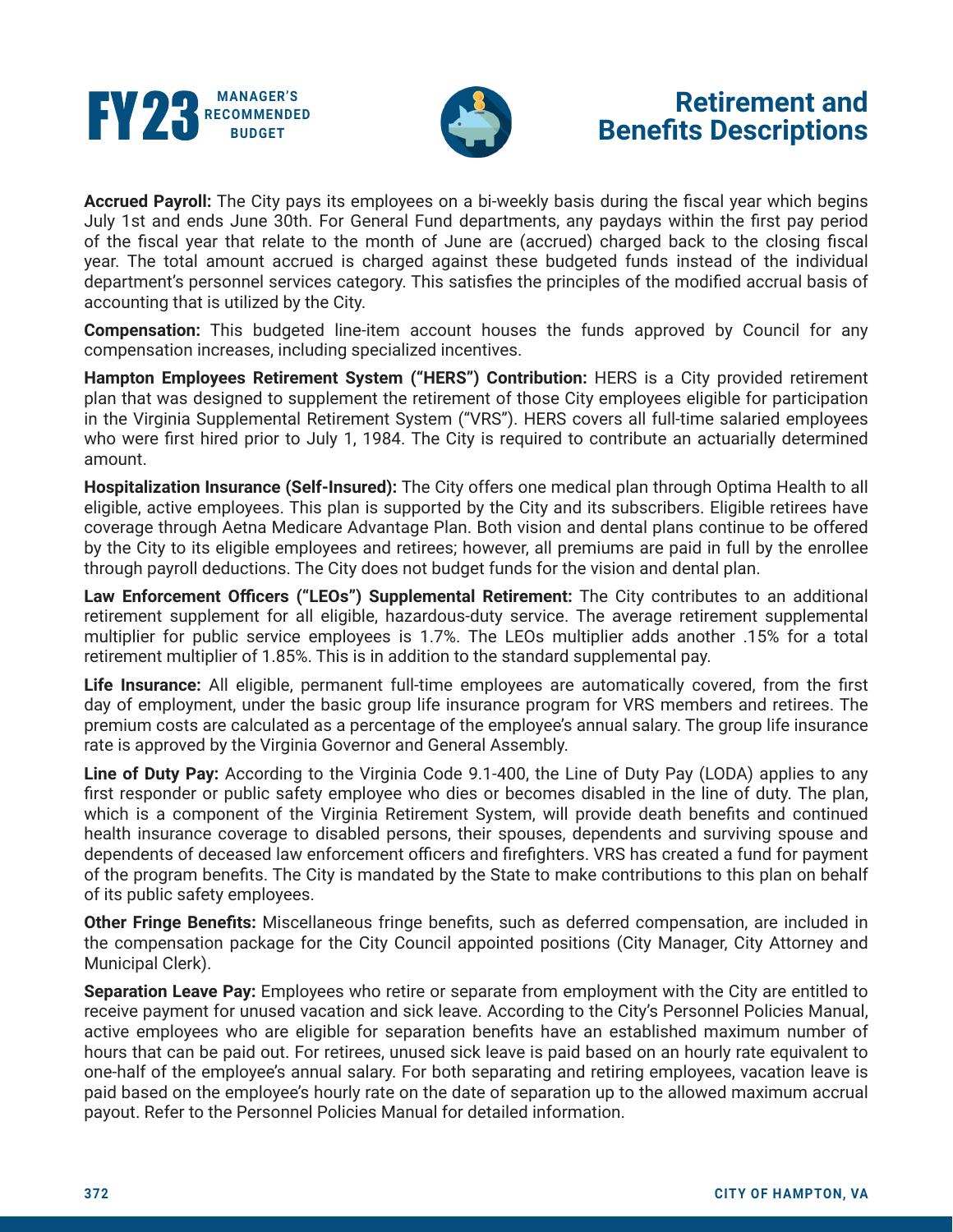



### **Retirement and Benefits Descriptions**

**Social Security (FICA):** This is the employer portion of the Medicare tax obligations for all paid employees. Contributions are calculated utilizing the combined rate for Social Security and Medicare (7.65%) applied to a predetermined wage base.

**Unemployment Insurance:** The City pays unemployment tax on the first \$8,000 of wages earned for each employee during a calendar year. The percentage rate applied is computed by the Virginia Department of Taxation.

**Virginia Retirement System ("VRS") Contribution:** The City of Hampton contributes an actuarially determined amount to VRS which is an agent and cost-sharing multiple-employer defined benefit pension plan. All full-time, salaried employees of the City must participate in the VRS Plan. Members are required, by Title 51.1 of the Code of Virginia (1950), as amended, to contribute 5% of their annual reported compensation to VRS.

**Worker's Compensation (Self Insured):** The City is exposed to various risks of loss related to torts; theft of, damages to and destruction of assets; error and omissions; injuries to employees and natural disasters. The City has an established Risk Management Fund (in the Internal Service Fund) to account for and finance its uninsured risk of loss along with the cost of providing insurance coverage such as automobile, general liability and workman's compensation. Since the City is self-insured, this appropriation is essentially a General Fund transfer to the Risk Management Fund to support this self-insured liability of the City.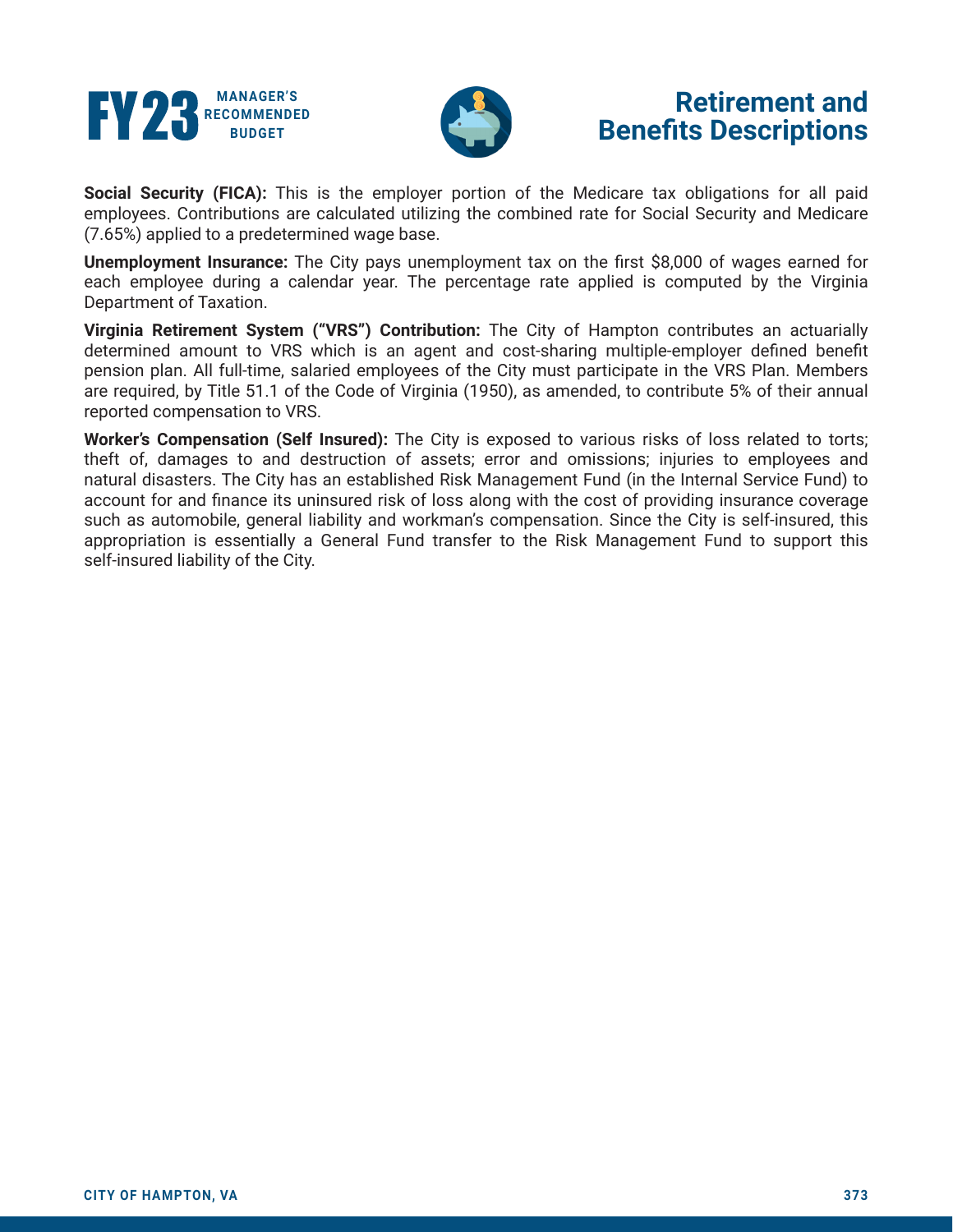



# **History of City Employee Salary Increases**

| <b>Fiscal Years 2013-2023</b> |                                         |                                                                                                                                                                    |                                                                                                                                                                                                                                                                                                                        |  |
|-------------------------------|-----------------------------------------|--------------------------------------------------------------------------------------------------------------------------------------------------------------------|------------------------------------------------------------------------------------------------------------------------------------------------------------------------------------------------------------------------------------------------------------------------------------------------------------------------|--|
| <b>Fiscal</b><br>Year         | <b>General Wage/</b><br><b>C.O.L.A.</b> | Merit*/<br><b>Other</b>                                                                                                                                            | <b>Comments</b>                                                                                                                                                                                                                                                                                                        |  |
| 2013                          | 0.0%                                    | One time merit bonus<br>of \$1,000 for 4/5 rating,<br>\$750 for a rating of 3.                                                                                     | For FY 2013, a one-time (not recurring to base<br>salary) performance bonus contingent upon<br>the performance ratings of eligible employee's<br>annual merit review. A 6% salary adjustment<br>for 5% VRS employee share with the additional<br>1% to cover for increased taxes.                                      |  |
| 2014                          | 1.0%                                    | Flat increase of \$1,000<br>for $4/5$ rating; \$750 for a<br>3 rating.<br>(Added to base salary)                                                                   | For FY 2014, a 1% cost of living adjustment<br>and a merit adjustment of up to \$1,000 added<br>to base salary.                                                                                                                                                                                                        |  |
| 2015                          | 0.0%                                    | One time merit bonus<br>up to $$1,000$ after taxes.<br>\$500 for a merit rating of<br>3, \$750 for a merit rating<br>of 4, and \$1,000 for a<br>merit rating of 5. | For FY 2015, a recommendation for a one<br>time performance bonus (not recurring to<br>base salary) contingent upon the performance<br>ratings of eligible employee's annual merit<br>review.                                                                                                                          |  |
| 2016                          | 3.0%                                    | 0.0%                                                                                                                                                               | A 3% general wage increase given to all<br>employees along with funding set aside for<br>January 2016 pay scale adjustments.                                                                                                                                                                                           |  |
| 2017                          | 2.0%                                    | 1.0% for compression<br>adjustments and Citizen<br><b>Satisfaction Bonus</b>                                                                                       | A 3% compensation increase with 2% as<br>a general wage increase (GWI) and 1% for<br>compression to be distributed based on years<br>in position. A "Citizen Satisfaction Bonus"<br>was also awarded, the amount of which is<br>determined by the percentage rate of approval<br>from the citizen satisfaction survey. |  |
| 2018                          | 2.0%                                    | <b>Citizen Satisfaction Bonus</b>                                                                                                                                  | A 2% general wage increase for permanent<br>full-time (PFT) employees and a "Citizen<br>Satisfaction Bonus," the amount of which is<br>determined by the percentage rate of approval<br>from the citizen satisfaction survey.                                                                                          |  |
| 2019                          | 2.0%                                    | <b>Citizen Satisfaction Bonus</b>                                                                                                                                  | A 2% general wage increase for permanent<br>full-time (PFT) and permanent part-time (PPT)<br>employees and a "Citizen Satisfaction Bonus,"<br>the amount of which is determined by the<br>percentage rate of approval from the citizen<br>satisfaction survey.                                                         |  |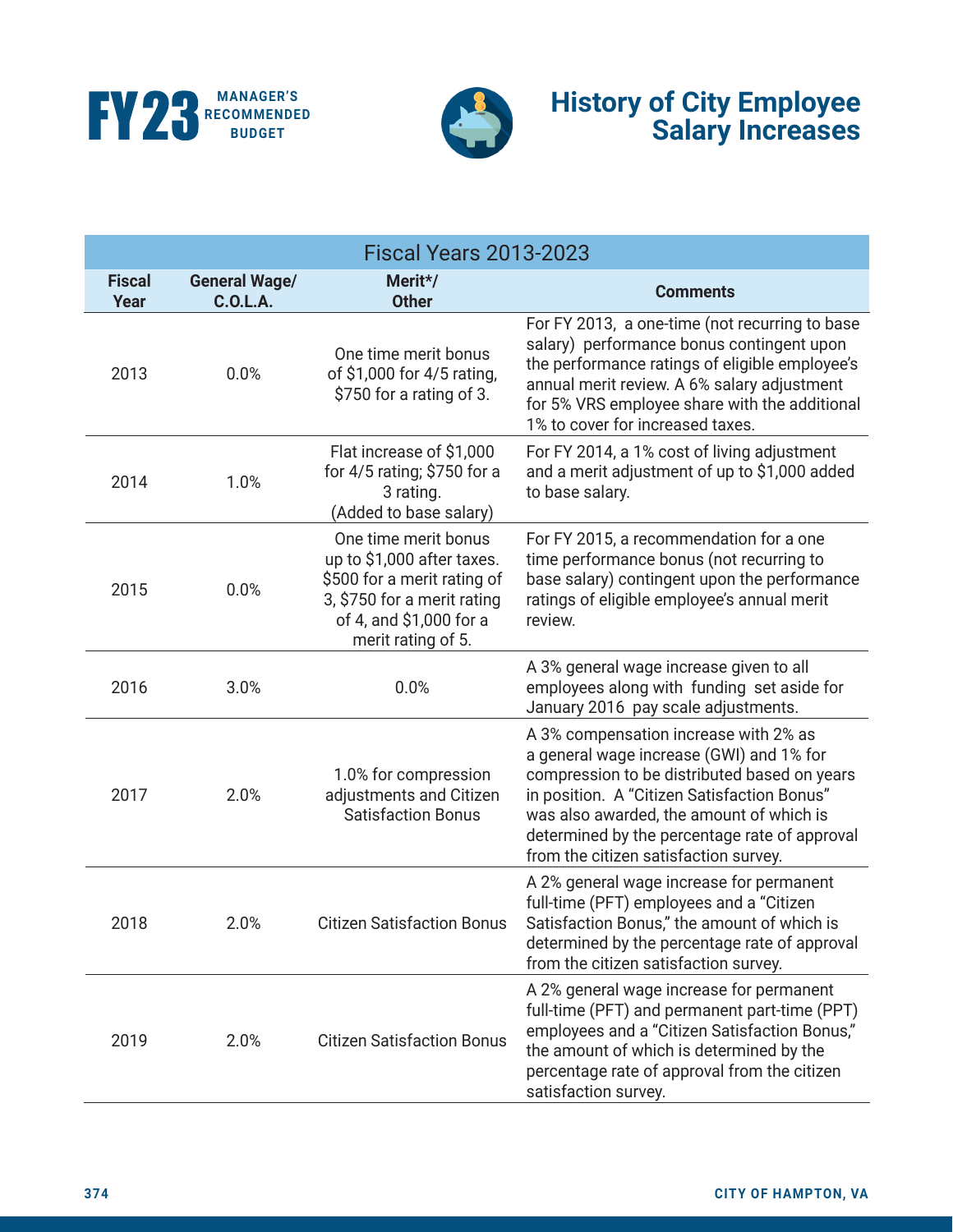



# **History of City Employee Salary Increases**

| <b>Fiscal Years 2013-2023</b> |                                         |                                                                                                                   |                                                                                                                                                                                                                                                                                                                                                                                                                                                                                                         |  |
|-------------------------------|-----------------------------------------|-------------------------------------------------------------------------------------------------------------------|---------------------------------------------------------------------------------------------------------------------------------------------------------------------------------------------------------------------------------------------------------------------------------------------------------------------------------------------------------------------------------------------------------------------------------------------------------------------------------------------------------|--|
| <b>Fiscal</b><br>Year         | <b>General Wage/</b><br><b>C.O.L.A.</b> | Merit*/<br><b>Other</b>                                                                                           | <b>Comments</b>                                                                                                                                                                                                                                                                                                                                                                                                                                                                                         |  |
| 2020                          | 3.0%                                    | <b>Citizen Satisfaction Bonus</b>                                                                                 | A 3% general wage increase for permanent<br>full-time (PFT) and permanent part-time (PPT)<br>employees and a "Citizen Satisfaction Bonus,"<br>the amount of which is determined by the<br>percentage rate of approval from the citizen<br>satisfaction survey. Pay scale adjustments<br>will also be made to the Equipment Operator<br>position. A signing bonus of \$2,000 will<br>be provided for Police Cadets and Fire and<br>Rescue recruits.                                                      |  |
| 2021                          | 3.0%                                    | <b>Citizen Satisfaction</b><br>Bonus, Employee Bonus<br>and Minimum Wage/<br>Market Adjustments                   | A "Citizen Satisfaction Bonus," the amount<br>of which is determined by the percentage<br>rate of approval from the most recent citizen<br>satisfaction survey; an one-time employee<br>bonus; and a 3% general wage increase(GWI)<br>for permanent full-time (PFT), permanent<br>part-time (PPT) and "when actually employed"<br>(WAE) employees along with minimum<br>wage and market adjustments for PPT/WAE<br>positions which was provided mid-year FY21<br>due to the revenue impact of COVID-19. |  |
| 2022                          | 3.0%                                    | <b>Citizen Satisfaction</b><br>Bonus, Compression,<br>Range Adjustments and<br>Minimum Wage/Market<br>Adjustments | A 3% general wage increase for permanent<br>full-time (PFT), permanent part-time (PPT) and<br>when actually employed (WAE) employees;<br>a "Citizen Satisfaction Bonus," the amount<br>of which is determined by the percentage<br>rate of approval from the most recent citizen<br>satisfaction survey; minimum wage/market<br>adjustments and range adjustments for<br>targeted pay scales along with eligibility for<br>one-time performance bonus.                                                  |  |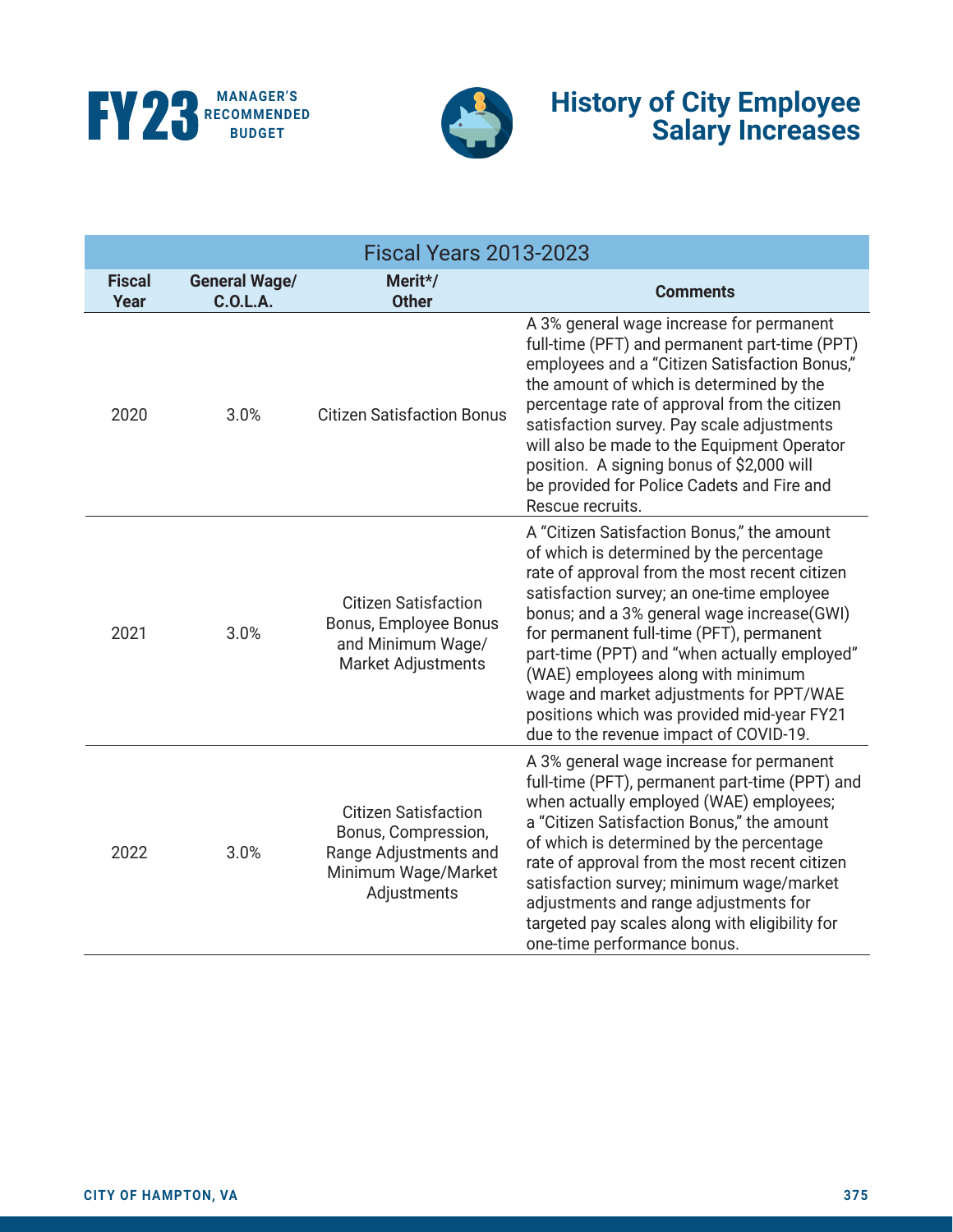



# **History of City Employee Salary Increases**

| <b>Fiscal Years 2013-2023</b> |                                                       |                                                                                                                           |                                                                                                                                                                                                                                                                                                                                                                                                                                                                                                                                                                                                                                             |
|-------------------------------|-------------------------------------------------------|---------------------------------------------------------------------------------------------------------------------------|---------------------------------------------------------------------------------------------------------------------------------------------------------------------------------------------------------------------------------------------------------------------------------------------------------------------------------------------------------------------------------------------------------------------------------------------------------------------------------------------------------------------------------------------------------------------------------------------------------------------------------------------|
| <b>Fiscal</b><br>Year         | <b>General Wage/</b><br>C.0.L.A.                      | Merit*/<br><b>Other</b>                                                                                                   | <b>Comments</b>                                                                                                                                                                                                                                                                                                                                                                                                                                                                                                                                                                                                                             |
| 2023                          | $5 - 7%$<br>(including)<br>compresson<br>adjustments) | Citizen Satisfaction<br>Bonus; Range<br>Adjustments and<br>Minimum Wage/Market<br>Adjustments; and, Merit<br><b>Bonus</b> | (1) A 5-7% salary increase for permanent<br>full-time ("PFT"); permanent part-time<br>("PPT"); and, when actually employed ("WAE")<br>employees. (2) Range adjustments for<br>positions below market. (3) Adjustments for<br>increased minimum wage. (4) Adjustments<br>for market-based pay range recalculations.<br>(5) Continuation of the Citizen Satisfaction<br>Bonus ("Bonus"), based on the most recent<br>citizen satisfaction survey of employee<br>work performance, for qualifying employees<br>who meet certain tenure criteria; and (6)<br>Performance-based (merit) bonus to provide a<br>means to recognize top performers. |

\*Merit represents an average received by all City employees.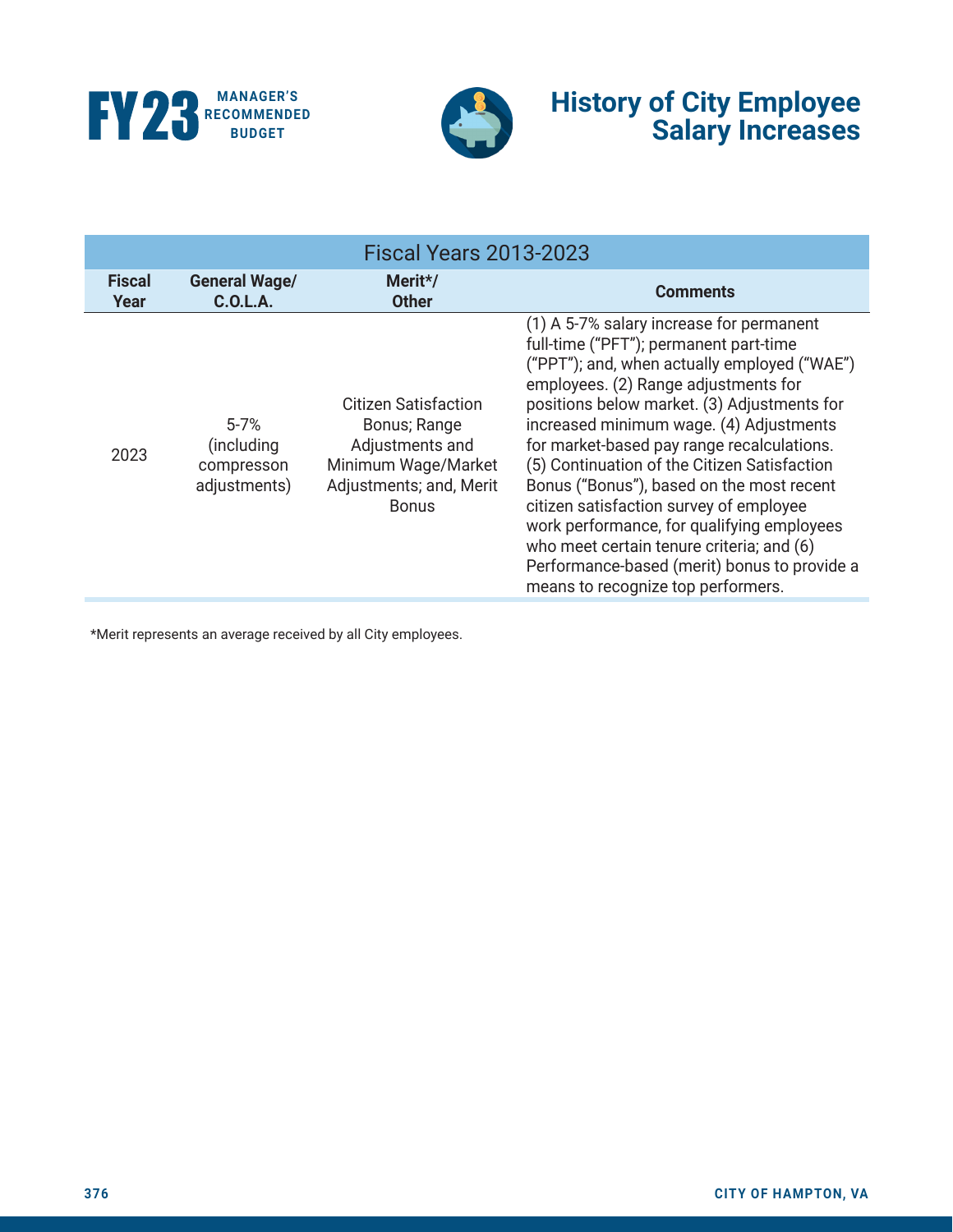



### **History of Hampton City School Employee Salary Increases**

| <b>Fiscal Years 2013-2023</b> |                       |                       |                                                                                 |  |
|-------------------------------|-----------------------|-----------------------|---------------------------------------------------------------------------------|--|
|                               | <b>Teachers</b>       | <b>Administrators</b> | Classified*                                                                     |  |
| <b>FY13</b>                   | 1.00%                 | 1.00%                 | 1.00%                                                                           |  |
| <b>FY14</b>                   | 6.00%                 | 6.00%                 | 6.00%                                                                           |  |
| <b>FY15</b>                   | 0.00%                 | 0.00%                 | 0.00%                                                                           |  |
| <b>FY16</b>                   | 3.00%                 | 1.00%                 | Additional \$1/hr. for bus<br>drivers and \$0.80/hr. for bus<br>attendants + 1% |  |
| <b>FY17</b>                   | 3.00%                 | 3.00%                 | 3.00%                                                                           |  |
| <b>FY18</b>                   | 2.00%                 | 2.00%                 | 2.00%                                                                           |  |
| <b>FY19</b>                   | 2.00%                 | 2.00%                 | 2.00%                                                                           |  |
| <b>FY20</b>                   | 3.00%                 | 3.00%                 | 3.00%                                                                           |  |
| <b>FY21</b>                   | 2.50%                 | 2.50%                 | 2.50%                                                                           |  |
| <b>FY22</b>                   | 5.00%                 | 5.00%                 | 5.00%                                                                           |  |
| <b>FY23</b>                   | 5.00%<br>$\star\star$ | 5.00%                 | 5.00%                                                                           |  |

\* Classified employees include bus drivers, part-time employees and all other personnel than those who are designated as teachers or administrators.

\*\* For FY23, the Hampton City School's compensation package includes: a 5% compensation increase for full and part-time, excluding flat rate, temporary positions and some part-time teaching positions; teacher salary scale adjustments; additional salary adjustments and supplements for support staff; and an increase minimum wage to \$12.00.